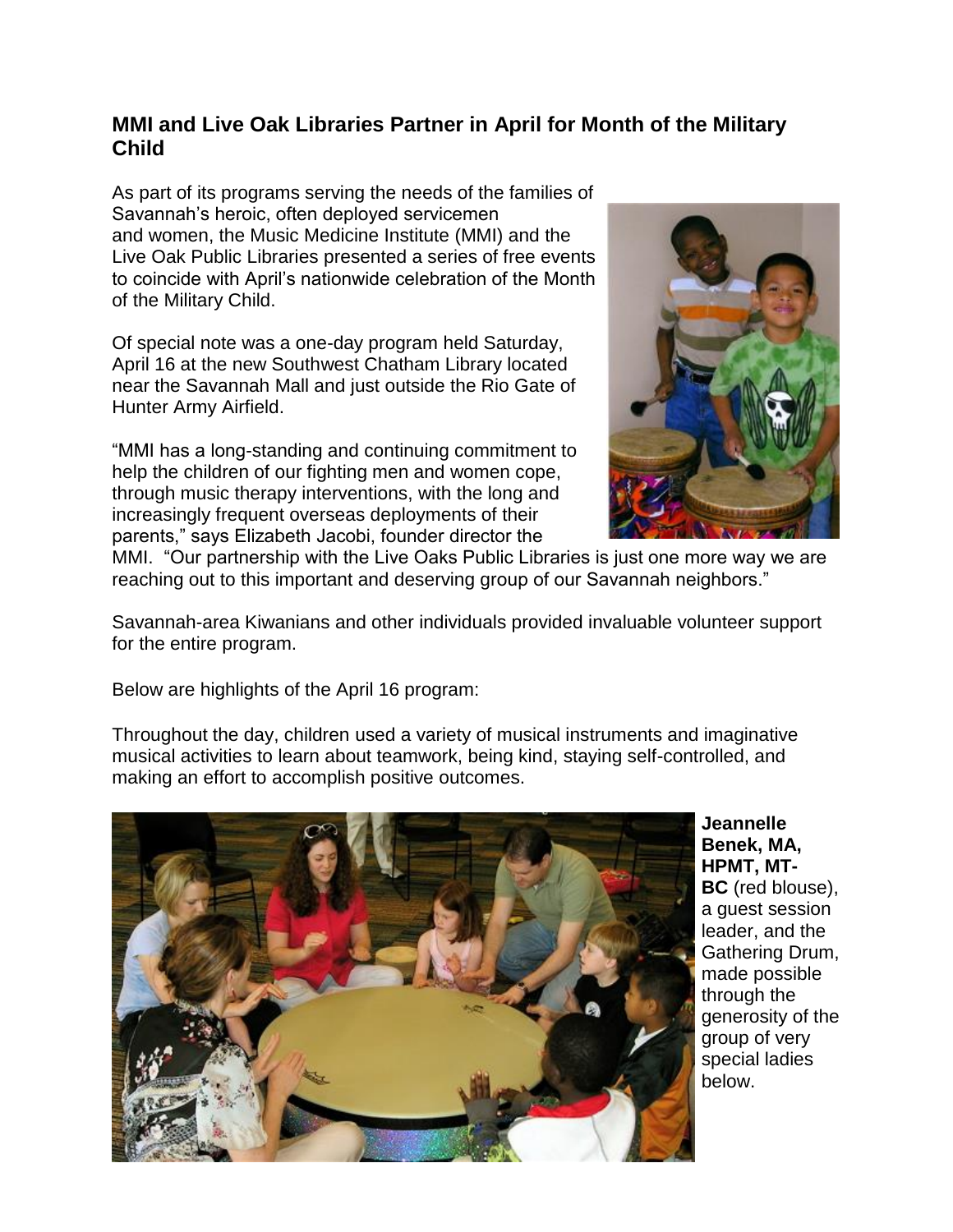



Guest session leader **Denise (Dede) Ondishko, Ph.D.:**

*"I was very pleased with how comfortable the children were in exploring sound and participating in the games, learning, applauding and laughing together. We are all different, we ae all meeting each other for the first time and yet we work well together making music! The magic and joy of this experience showed on the faces of the children and parents who looked on. I'm so very glad you* 

*invited me to participate and lead some of the activities. I look forward to you next event!."*



*"Great program! I would bring my child again. The idea of mixing music with medicine is brilliant!!! I wish*